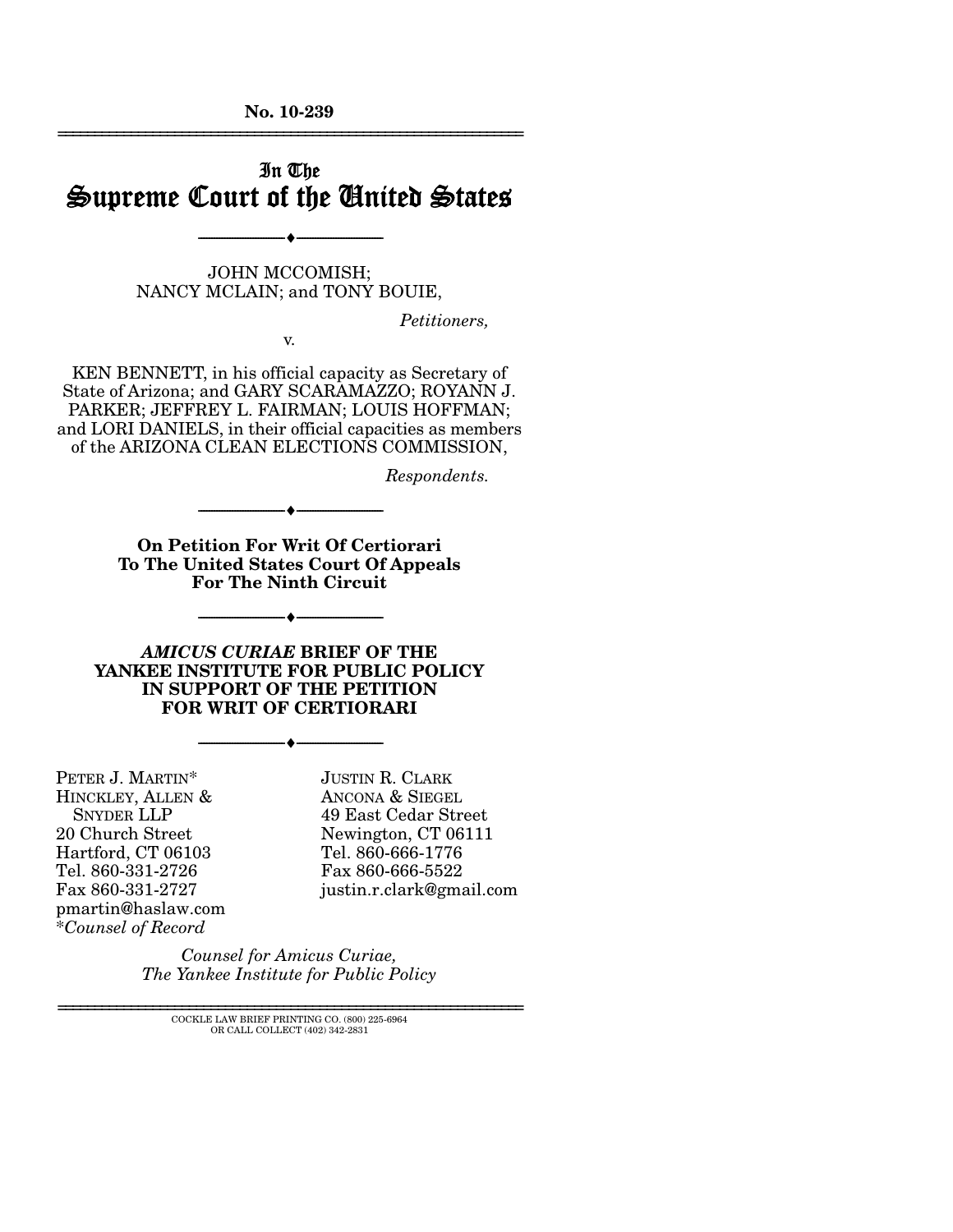#### **QUESTIONS PRESENTED FOR REVIEW**

#### 1.

 Whether *Citizens United v. Federal Election Comm'n*, 130 S. Ct. 876 (2010), and *Davis v. Federal Election Comm'n*, 128 S. Ct. 2759 (2008), require this Court to strike down Arizona's matching funds trigger under the First and Fourteenth Amendments because it penalizes and deters free speech by forcing privately-financed candidates and their supporters to finance the dissemination of hostile political speech whenever they raise or spend private money, or when independent expenditures are made, above a "spending limit."

#### 2.

 Whether *Citizens United* and *Davis* require this Court to strike down Arizona's matching funds trigger under the First and Fourteenth Amendments because it regulates campaign financing in order to equalize "influence" and financial resources among competing candidates and interest groups, rather than to advance directly a compelling state interest in the least restrictive manner.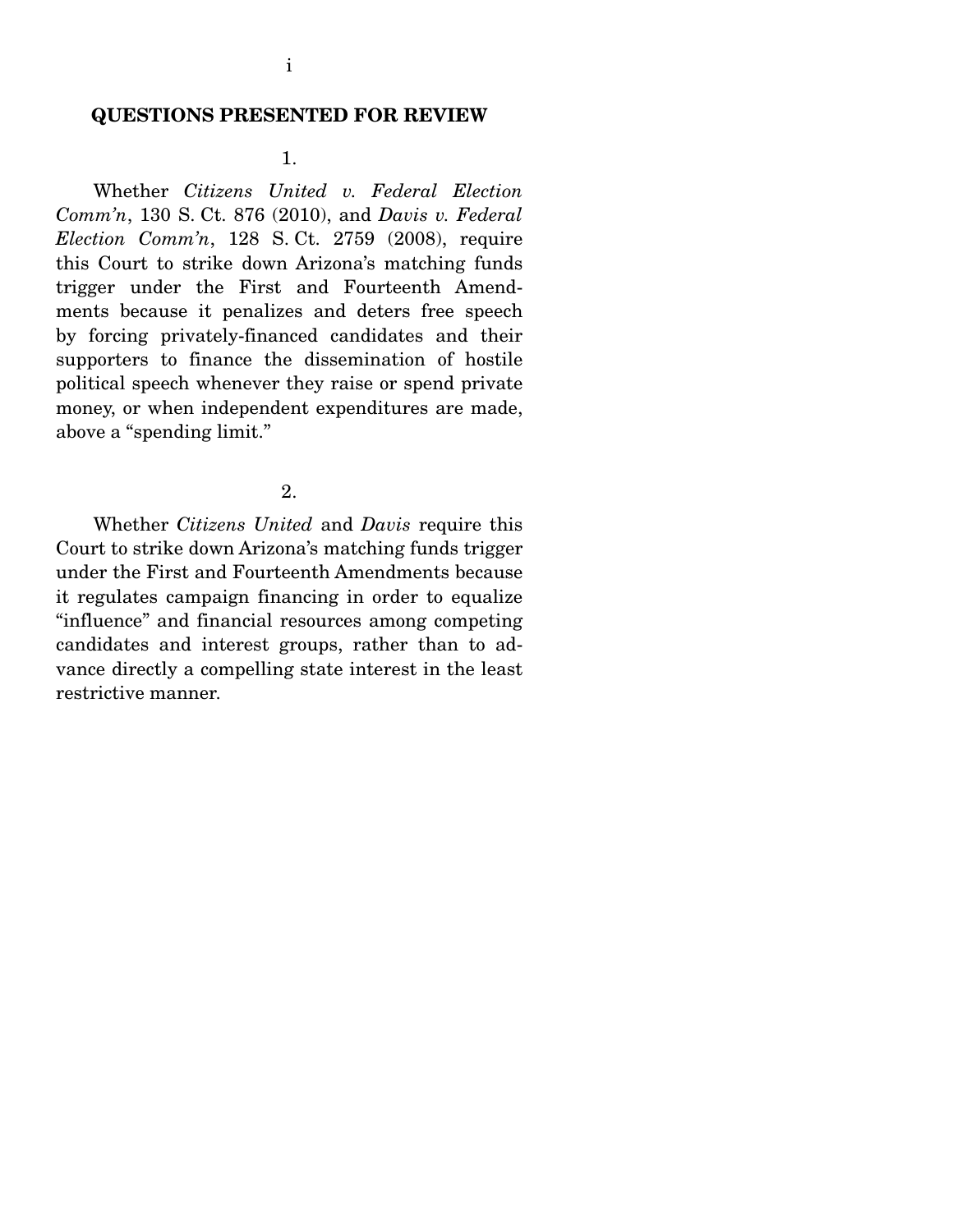# TABLE OF CONTENTS

|                                                                                                                                                                    | Page                     |
|--------------------------------------------------------------------------------------------------------------------------------------------------------------------|--------------------------|
| <b>QUESTIONS PRESENTED FOR REVIEW</b>                                                                                                                              | $\mathbf{i}$             |
|                                                                                                                                                                    | ii                       |
|                                                                                                                                                                    | iii                      |
| AMICUS CURIAE BRIEF OF THE YANKEE<br><b>INSTITUTE FOR PUBLIC POLICY</b>                                                                                            | 1                        |
| IDENTITY AND INTEREST OF AMICUS                                                                                                                                    |                          |
|                                                                                                                                                                    | 1                        |
|                                                                                                                                                                    | 2                        |
| THIS COURT SHOULD GRANT THE<br>L.<br>PETITION SO THAT IT MAY HARMO-<br>NIZE THE CONFLICT AMONG THE<br>CIRCUITS CONCERNING MATCHING<br>FUND TRIGGER PROVISIONS CON- |                          |
| SISTENT WITH DAVIS                                                                                                                                                 | 2                        |
| A. The Citizens' Election Program                                                                                                                                  | 3                        |
| B. The Green Party Litigation                                                                                                                                      | $\overline{\mathcal{A}}$ |
| C. Comparing Green Party to Davis                                                                                                                                  | 6                        |
| D. CEP's Impact On This Year's Pri-                                                                                                                                | 8                        |
|                                                                                                                                                                    | 11                       |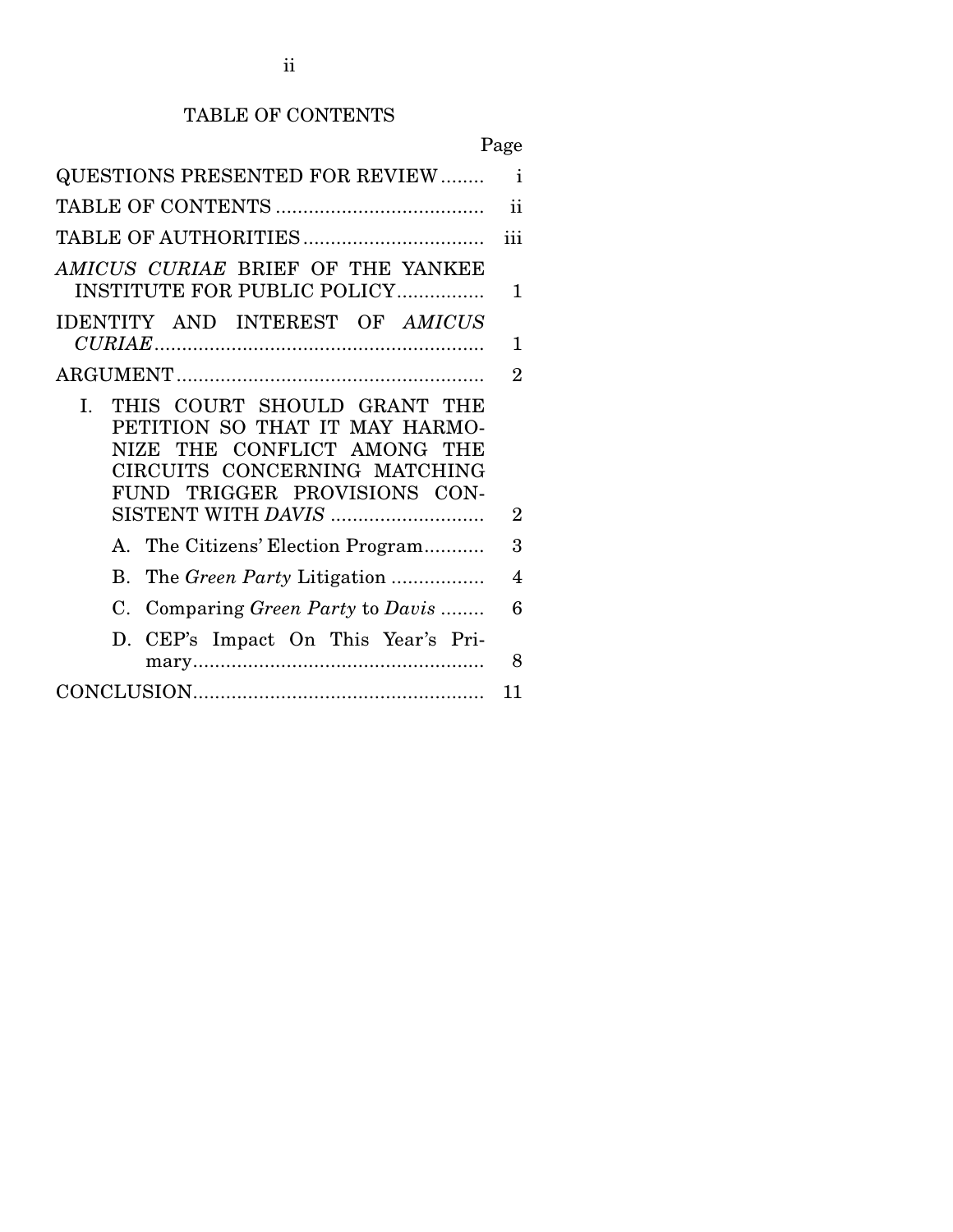# TABLE OF AUTHORITIES

Page

## FEDERAL CASES

| Davis v. Federal Election Commission, 128<br>S. Ct. 2759, 171 L. Ed. 2d 737 (2008) <i>passim</i> |
|--------------------------------------------------------------------------------------------------|
| Foley v. State Elections Enforcement Com-<br>mission, No. 3:10cv1091, 2010 U.S. Dist.            |
| Green Party of Conn. v. Garfield, Nos. 09-3760-<br>cv(L), 09-3941(CON), 2010 U.S. App. LEXIS     |
| Green Party of Conn. v. Garfield, 648                                                            |
| McComish v. Bennett, 605 F.3d 720 (9th Cir.                                                      |

## STATUTES AND RULES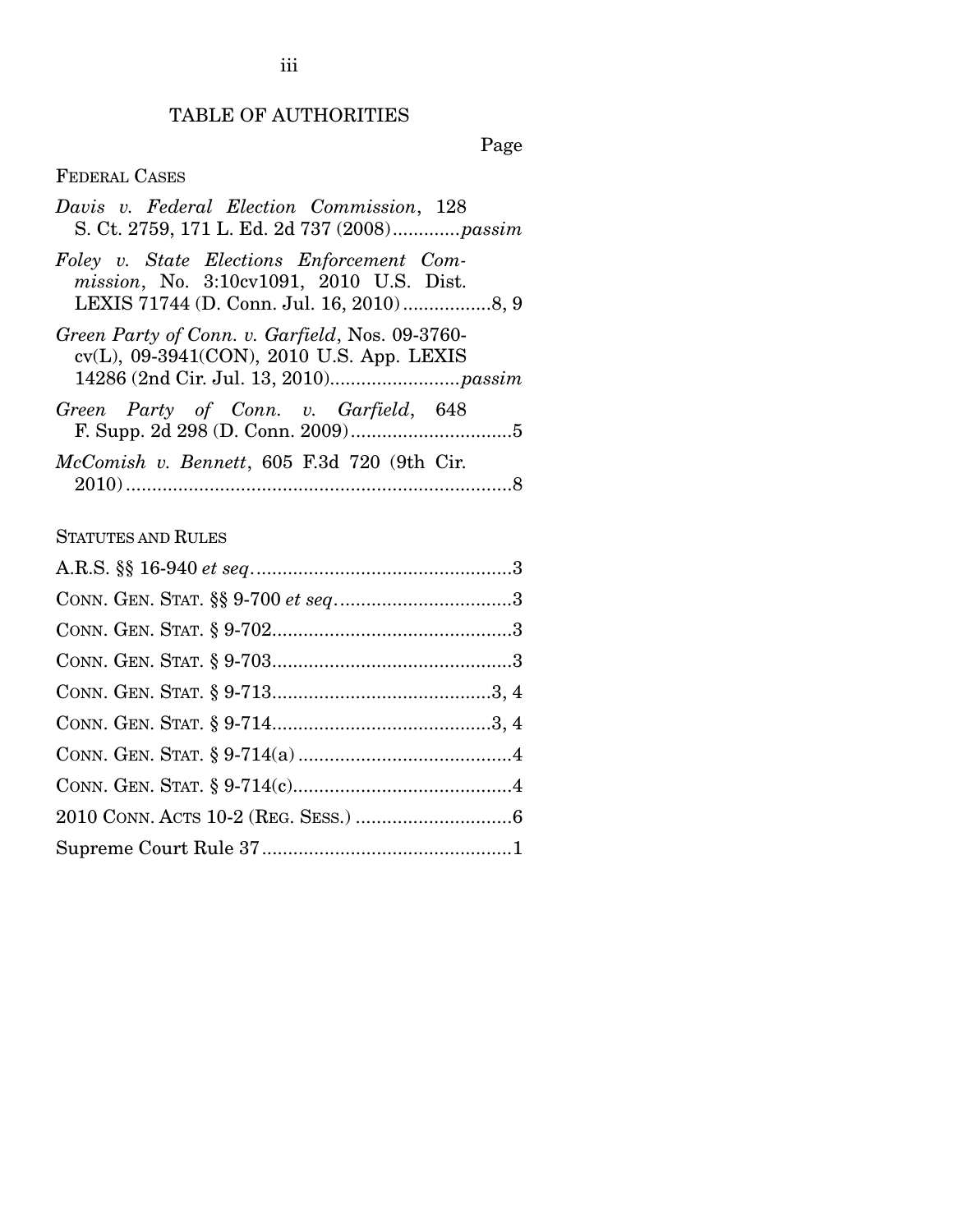### *AMICUS CURIAE* **BRIEF OF THE YANKEE INSTITUTE FOR PUBLIC POLICY**

The Yankee Institute for Public Policy ("Yankee Institute"), on behalf of itself and its members, submits this *amicus curiae* brief in support of the Petition for Writ of Certiorari filed by the Petitioners, John McComish, Nancy McLain and Tony Bouie, to review the judgment of the United States Court of Appeals for the Ninth Circuit. Pursuant to Supreme Court Rule 37.2(a), this *amicus curiae* brief is filed with the consent of all the parties.<sup>1</sup>

### **IDENTITY AND INTEREST OF** *AMICUS CURIAE*

--------------------------------- ♦ ---------------------------------

The Yankee Institute is a nonpartisan educational and research group organized in the 1980s under the laws of the State of Connecticut. The Yankee Institute's core mission is to "promote economic opportunity through lower taxes and new ideas for better government in Connecticut."

<sup>&</sup>lt;sup>1</sup> Pursuant to Supreme Court Rule 37, letters indicating The Yankee Institute's intent to file this *amicus curiae* brief were received by counsel of record for all parties at least 10 days prior to the due date of this brief. All parties have issued blanket consents to the filing of *amicus curiae* briefs in support of either party or neither party. Finally, The Yankee Institute affirms that no counsel for a party authored this brief in whole or in part and that no party, person or entity made a monetary contribution specifically for the preparation or submission of this brief.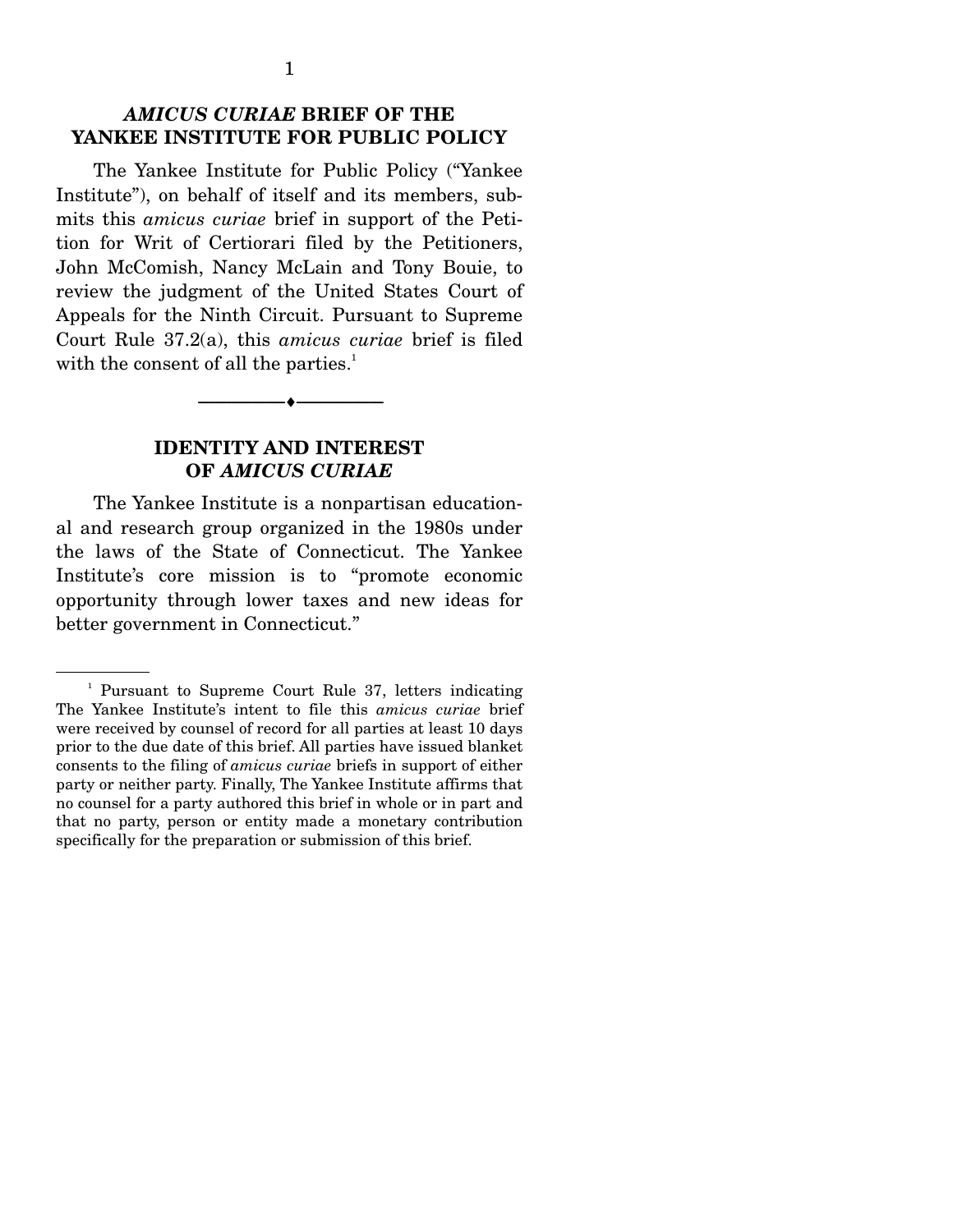The Yankee Institute has over 600 members most of whom reside in and are taxpayers of the State of Connecticut. If the Ninth Circuit's decision is affirmed and Arizona's excess and independent expenditure trigger provisions are upheld as constitutional, it is likely that such a decision will pave the way for the Connecticut legislature to reenact similar trigger provisions in Connecticut's campaign finance law thereby increasing the amount of taxpayer dollars that are used to fund the dissemination of hostile political speech. The Yankee Institute and its members fundamentally oppose such a law and have an interest in the outcome of this case. Therefore, The Yankee Institute respectfully submits this *amicus curiae* brief in support of the Petition for Writ of Certiorari.

#### **ARGUMENT**

--------------------------------- ♦ ---------------------------------

### **I. THIS COURT SHOULD GRANT THE PE-TITION SO THAT IT MAY HARMONIZE THE CONFLICT AMONG THE CIRCUITS CONCERNING MATCHING FUND TRIG-GER PROVISIONS CONSISTENT WITH**  *DAVIS***.**

The United States Court of Appeals for the Ninth Circuit defied *Davis v. Federal Election Comm'n*, 128 S. Ct. 2759 (2008), when it upheld Arizona's matching fund trigger provisions as imposing only an insubstantial burden on the exercise of First Amendment rights. The Ninth Circuit's decision is inconsistent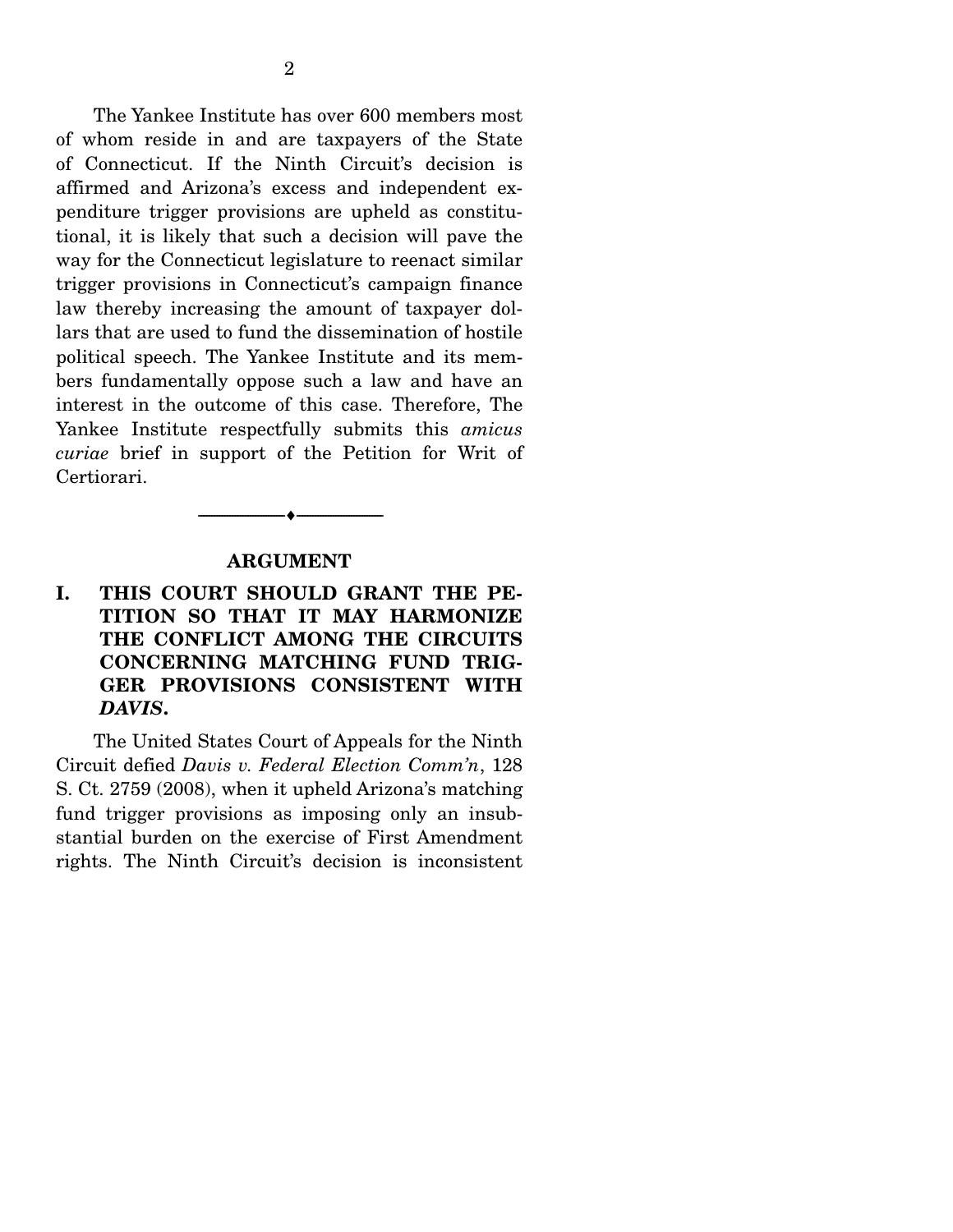with other Circuits that have followed *Davis*, including the Second Circuit which struck down Connecticut's matching fund trigger provisions as unconstitutionally infringing on candidates' protected campaign speech. Unless this Court grants the Petition, addresses the merits of the appeal and harmonizes the Circuits consistent with *Davis*, there will continue to be uncertainty as to the constitutionality of matching fund trigger provisions.

#### **A. The Citizens' Election Program.**

 In 2005, Connecticut enacted its own so-called clean election law in an attempt to combat certain perceived political corruption and unfair influence in state elections. *Green Party of Conn. v. Garfield*, Nos. 09-3760-cv(L), 09-3941(CON), 2010 U.S. App. LEXIS 14286, \*\*4-6 (2nd Cir. Jul. 13, 2010). The law became known as the Citizens' Election Program ("CEP"), CONN. GEN. STAT. §§ 9-700, *et seq*., and has provided public grants for candidates for state legislative and executive offices, including Governor. CONN. GEN. STAT. § 9-702 and § 9-703. Like the Arizona Citizens Clean Elections Act, A.R.S. §§ 16-940 *et seq*., at issue in the Petition for Writ of Certiorari before this Court, when the CEP was enacted it contained matching fund trigger provisions known as (1) the Excess Expenditure Trigger Provision, CONN. GEN. STAT. § 9-713; and (2) the Independent Expenditure Trigger Provision, CONN. GEN. STAT. § 9-714.

 Under the Excess Expenditure Trigger Provision, candidates who participated in the CEP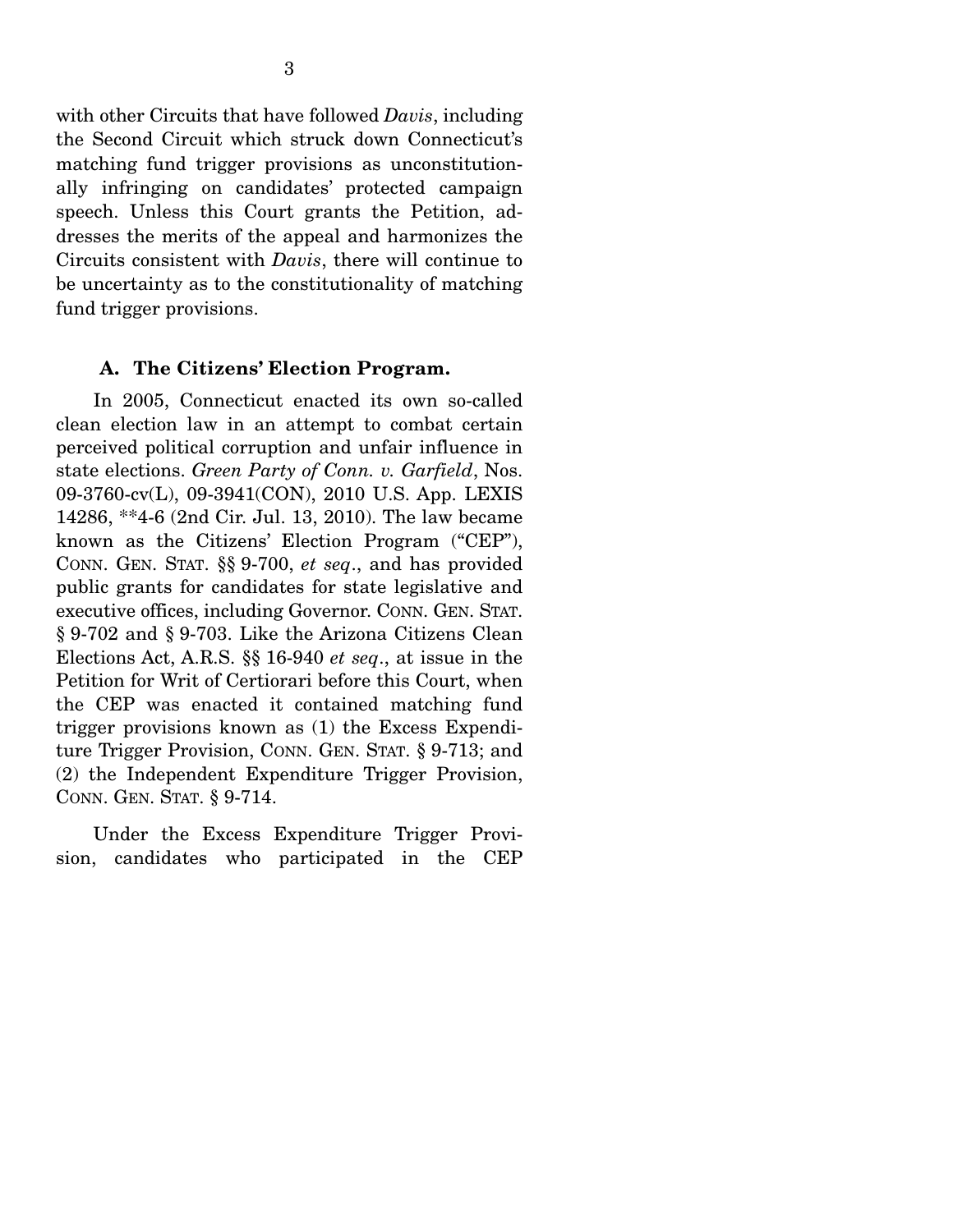("participating candidates") received additional public subsidies in response to funds received or spent by their opponents who did not participate in the CEP ("non-participating candidates"). CONN. GEN. STAT. § 9-713. If a non-participating candidate received contributions or spent more than an amount equal to the participating candidate's initial grant, then the participating candidate would be eligible to receive up to four additional grants, each worth 25% of the initial grant amount. *Id*. The excess expenditure grants would be distributed whenever the non-participating candidate received contributions or made expenditures exceeding 100%, 125%, 150% and 175% of the initial grant amount. *Id*.

 Under the Independent Expenditure Trigger Provision, a participating candidate receives matching funds when there were independent expenditures "with the intent to promote the defeat" of that participating candidate. CONN. GEN. STAT. § 9-714. The amount of matching funds available to the participating candidate was equal to the amount of the independent expenditure on a dollar for dollar basis, up to 100% of the initial grant amount under the Independent Expenditure Trigger Provision. *Id*. at  $§ 9-714(a)$  and (c).

#### **B. The** *Green Party* **Litigation.**

In 2006, the Green Party of Connecticut commenced a lawsuit against the Connecticut State Elections Enforcement Commission ("SEEC") in the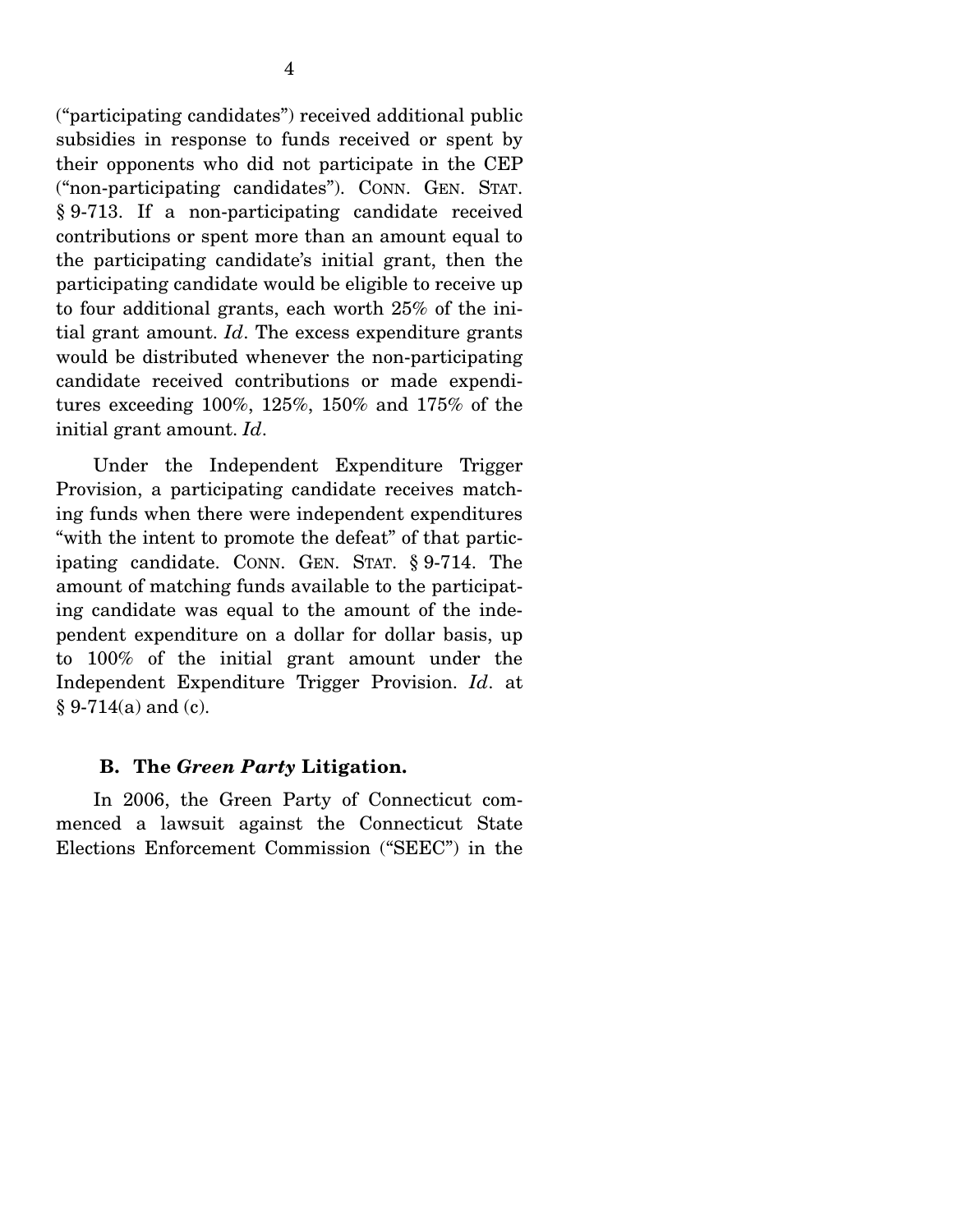United States District Court for the District of Connecticut challenging the constitutionality of the CEP based on the First and Fourteenth Amendments to the United States Constitution. *Green Party*, U.S. App. LEXIS 14286 at \*15. The lawsuit challenged, *inter alia*, the CEP's Excess and Independent Expenditure Trigger Provisions. *Id*. at \*\*16-17. On August 27, 2009, the District Court struck down the entire CEP and entered a declaratory judgment that the CEP unconstitutionally burdened political opportunity and, most relevant to the Petition for Writ of Certiorari before this Court, that the CEP's Excess Expenditure and Independent Trigger Provisions unconstitutionally burdened First Amendment speech rights. *Green Party of Conn. v. Garfield*, 648 F. Supp. 2d 298 (D. Conn. 2009).

 On July 13, 2010, the United States Circuit Court of Appeals for the Second Circuit affirmed, in part, the judgment declaring unconstitutional the Excess and Independent Expenditure Trigger Provisions and reversed, in part, other portions of the judgment not relevant to the Petition before this Court. The Second Circuit held that the CEP's trigger provisions "impose[d] a substantial burden on the exercise of the First Amendment right to use personal funds for campaign speech" and that "the state had not asserted a compelling state interest in burdening such speech." *Green Party,* 2010 U.S. App. LEXIS 14286 at \*74. The Second Circuit agreed "with the District Court that the CEP's trigger provisions violate the First Amendment because they operate in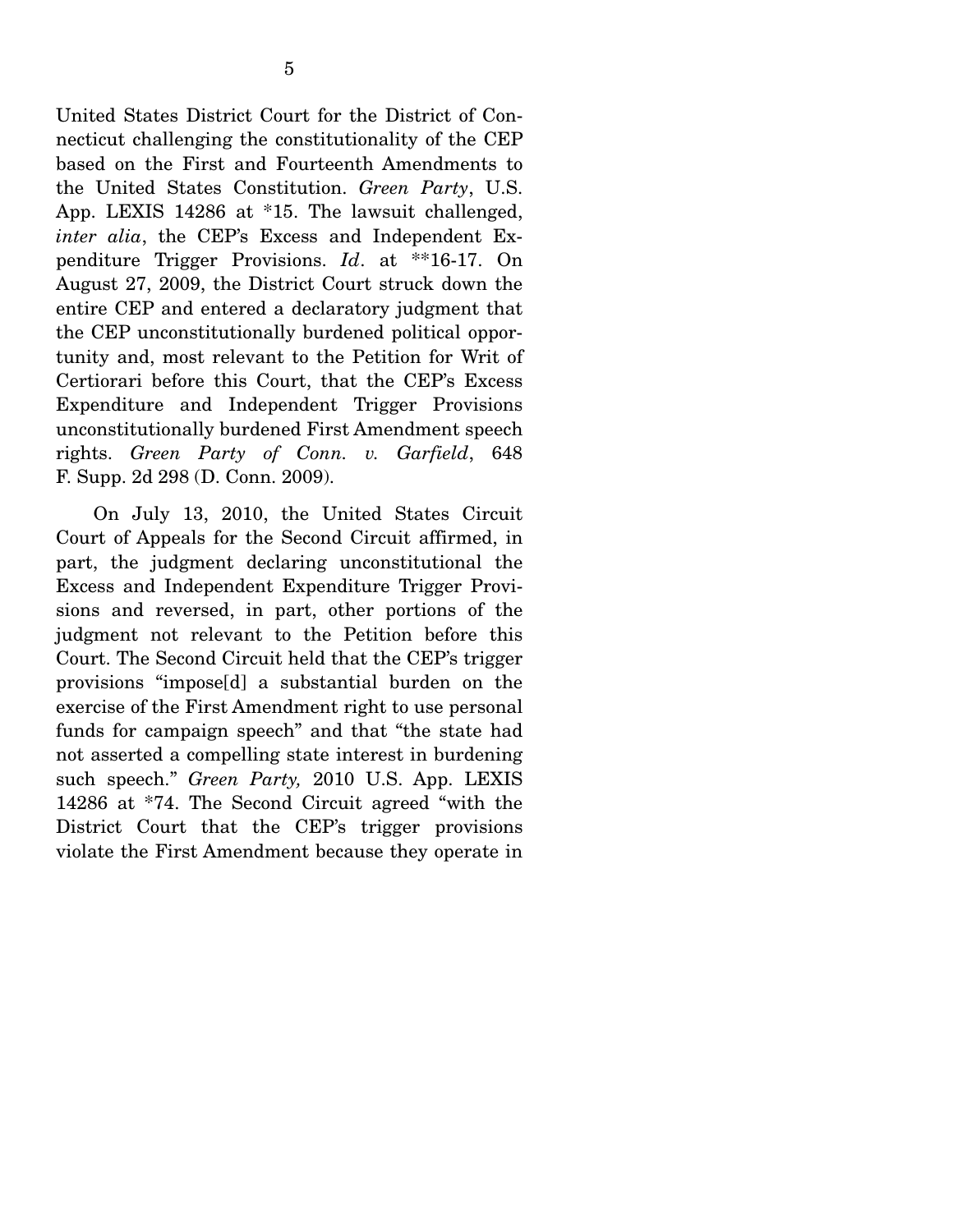a manner similar to the law that the Supreme Court struck down in *Davis v. Federal Election Commission*, 128 S. Ct. 2759, 171 L. Ed. 2d 737 (2008)." *Id*. at \*77.

 Recently, the Connecticut legislature amended the CEP by, *inter alia*, repealing the Excess and Independent Expenditure Trigger Provisions to bring the CEP in compliance with the Second Circuit's decision in *Green Party*. *See* 2010 CONN. ACTS 10-2 (REG. SESS.). However, by that time, the damage had already been done, *i.e*., matching funds for the Connecticut primary had already been distributed to participating candidates thereby burdening nonparticipating candidates' First Amendment speech rights contrary to *Davis*. Making matters worse, the legislature performed an end-around the *Green Party* decision by simply doubling the general election grant amount for participating gubernatorial candidates to \$6 million (2010 CONN. ACTS 10-2 (REG. SESS.), sec. 3), which is the total amount a participating candidate would have received under the CEP's trigger provisions if her non-participating opponent spent more than 100% of the initial grant amount. This Court should clarify the law on trigger provisions consistent with *Davis* to ensure that the harm to candidates' sacred First Amendment speech rights are not compromised in future elections.

### **C. Comparing** *Green Party* **to** *Davis***.**

In striking down the CEP's trigger provisions in *Green Party*, the Second Circuit compared those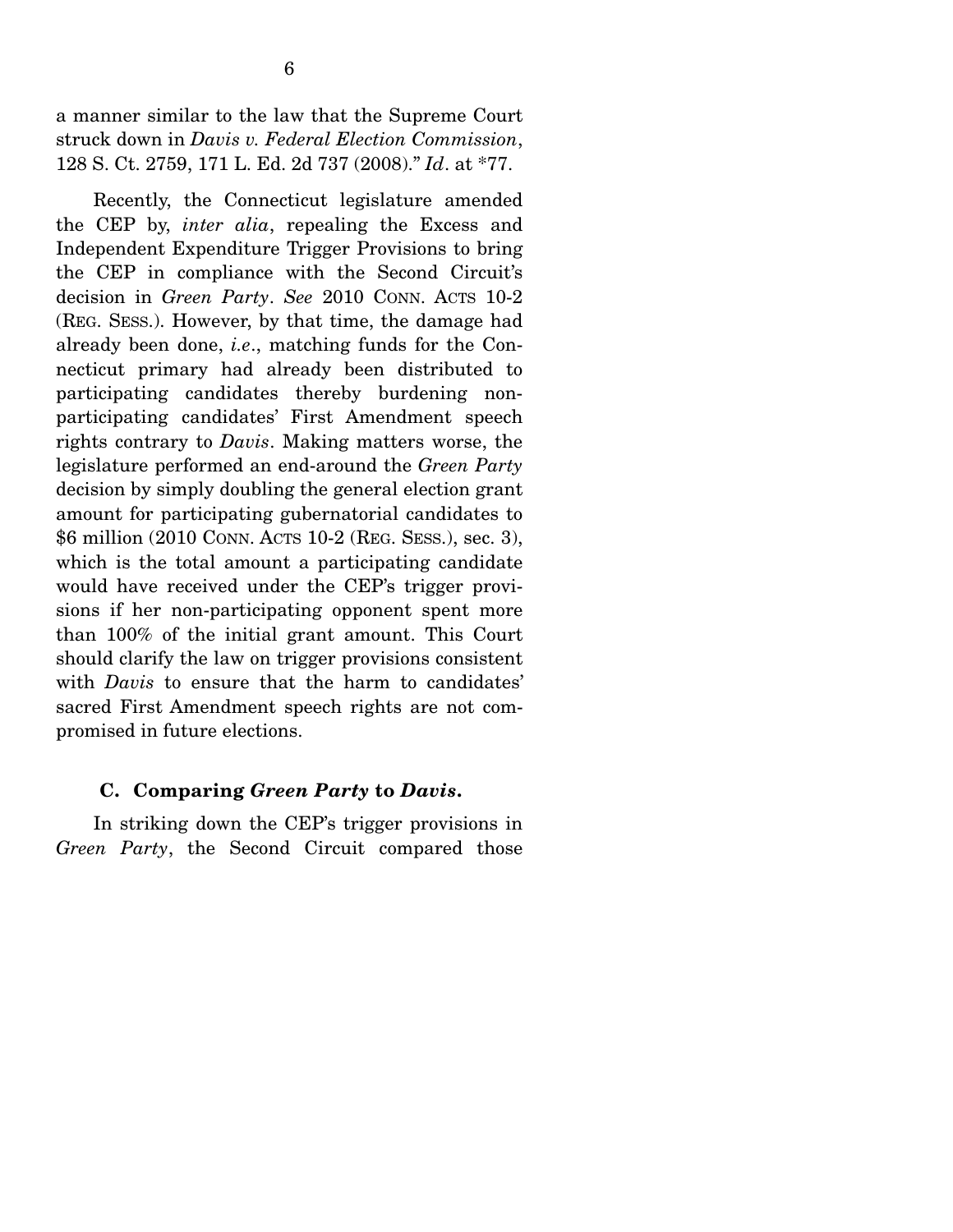provisions to the "Millionaire Amendment" that this Court struck down in *Davis*. The Second Circuit concluded that the CEP's Excess and Independent Expenditure Trigger Provisions, like *Davis'* "Millionaire Amendment," caused a non-participating candidate to "shoulder a special and significant burden" if the candidate chose to exercise her First Amendment speech rights because the more campaign dollars the non-participating candidate spent above the initial grant amount, the more matching funds her participating opponent would receive. *Green Party,* 2010 U.S. App. LEXIS 14286 at \*\*80-81. The Second Circuit further held that the "penalty" imposed by the CEP's trigger provisions is "harsher" and, therefore, more constitutionally objectionable than *Davis'* "Millionaire Amendment." *Id*. at \*\*82-83.<sup>2</sup>

 The CEP's Excess and Independent Expenditure Trigger Provisions are substantially similar to the trigger provisions set forth in the Arizona Citizens Clean Elections Act. Both provide matching funds to participating candidates as a result of fair nonparticipating opponents (or third parties) raising or spending more than the initial public grant amount. Accordingly, and in harmony with *Davis*, the Court

<sup>&</sup>lt;sup>2</sup> For purposes of rendering its decision, the Second Circuit found no significant difference between the CEP's Excess Expenditure Trigger Provision and the Independent Expenditure Trigger Provision because "nothing in *Davis* suggests that the 'right to spend personal funds for campaign speech' is limited to candidates only." *Id*. at \*83-84.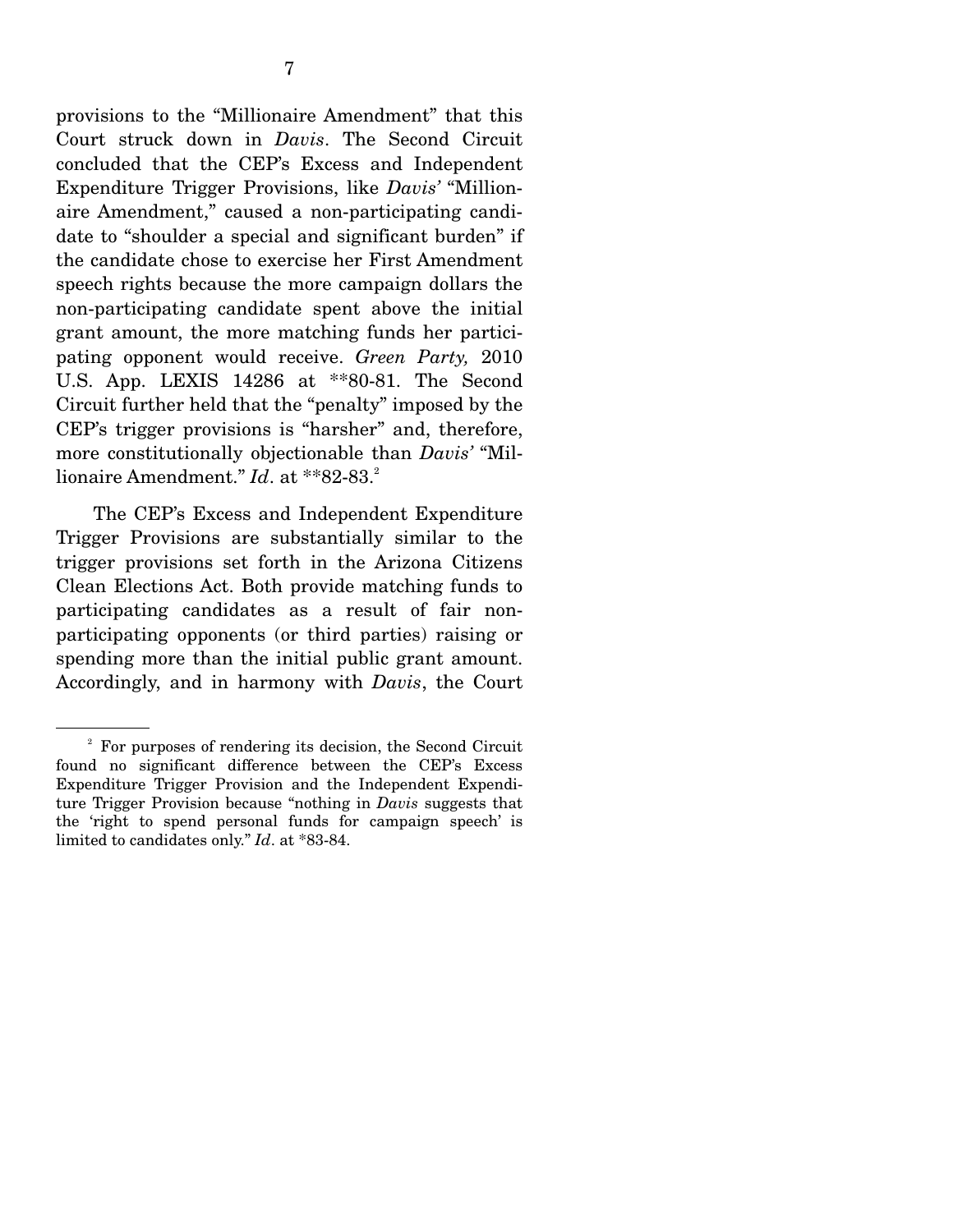should find that Arizona's trigger provisions, like the CEP's trigger provisions, impose an unconstitutional penalty on First Amendment political speech.<sup>3</sup>

#### **D. CEP's Impact On This Year's Primary.**

The Excess Expenditure Trigger Provision had a significant impact on Connecticut's August 10, 2010 primary election as participating candidates from both Republican and Democratic parties received and spent matching funds primarily on negative attack ads against their non-participating opponents. In the primary for the Democratic nomination for Governor – which featured a high-spending non-participating candidate, Ned Lamont – negative attack ads by his participating opponent, Dan Malloy, funded by \$1.25 million in matching funds may have cost Lamont the nomination.

 Similarly, in the primary for the Republican nomination, one of the non-participating candidates, Thomas C. Foley, made expenditures in excess of the initial grant amount of \$1.25 million. *Foley v. State Elections Enforcement Commission*, No. 3:10cv1091, 2010 U.S. Dist. LEXIS 71744, \*7 (D. Conn. Jul. 16, 2010). As a result, on July 8, 2010, the SEEC approved the application of his participating opponent, Michael C. Fedele, for the initial grant plus \$937,500

<sup>&</sup>lt;sup>3</sup> The Second Circuit found the Ninth Circuit's decision in *McComish v. Bennett*, 605 F.3d 720 (9th Cir. 2010), unpersuasive. *Green Party,* 2010 U.S. App. LEXIS 14286 at \*83, fn. 19.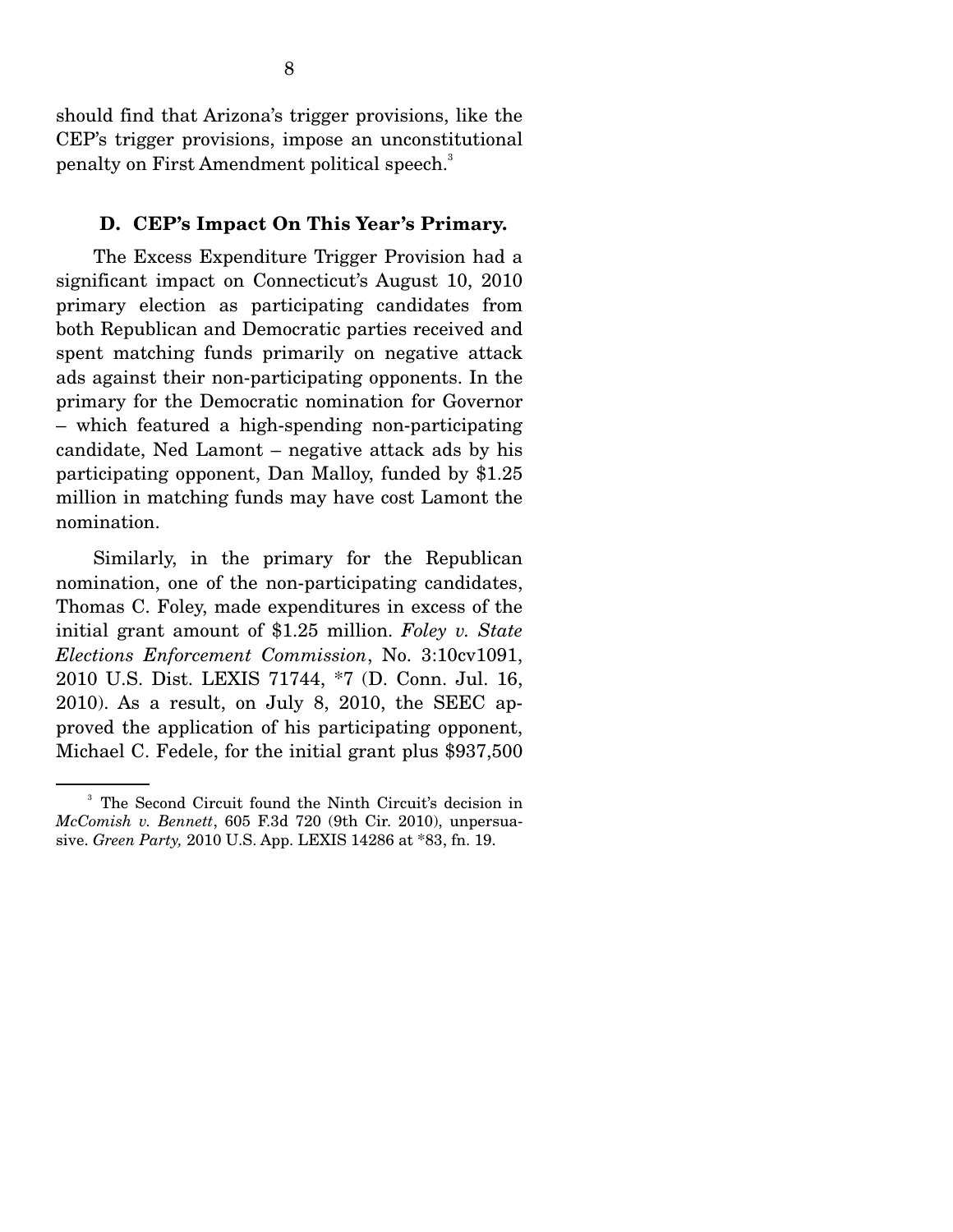in supplemental matching funds (an amount equal to 75% of the initial grant amount) pursuant to the Excess Expenditure Trigger Provision. *Id*.

 On July 14, 2010, Fedele applied for the remaining supplemental matching funds in the amount of \$312,500 triggered by Foley spending more than 175% of initial grant amount. *Id*. In response, Foley filed an application for a temporary restraining order and permanent injunction seeking to prevent the SEEC from issuing the remaining matching funds to Fedele pursuant to the Excess Expenditure Trigger Provision that the Second Circuit found unconstitutional just one day before in *Green Party*. 4 *Id*. at \*\*7- 8. Foley argued that he would be irreparably harmed in at least two ways if the matching funds were approved. First, Foley argued that the provision burdened his First Amendment rights because he was being penalized for engaging in political speech, *i.e*., spending more money on the primary campaign than his opponents. *Id.* at \*\*13-14. Second, Foley argued that granting supplemental matching funds would force him to spend more on his campaign than he originally planned in order to outspend and "communicate more visibly and loudly than" his opponents. *Id*. at \*14.

<sup>4</sup> The district court could not simply enjoin the SEEC from approving matching funds pursuant to the Second Circuit's decision in *Green Party* because the Second Circuit had yet to issue a mandate thereby depriving the district court of jurisdiction. *Id*. at \*\*8-9.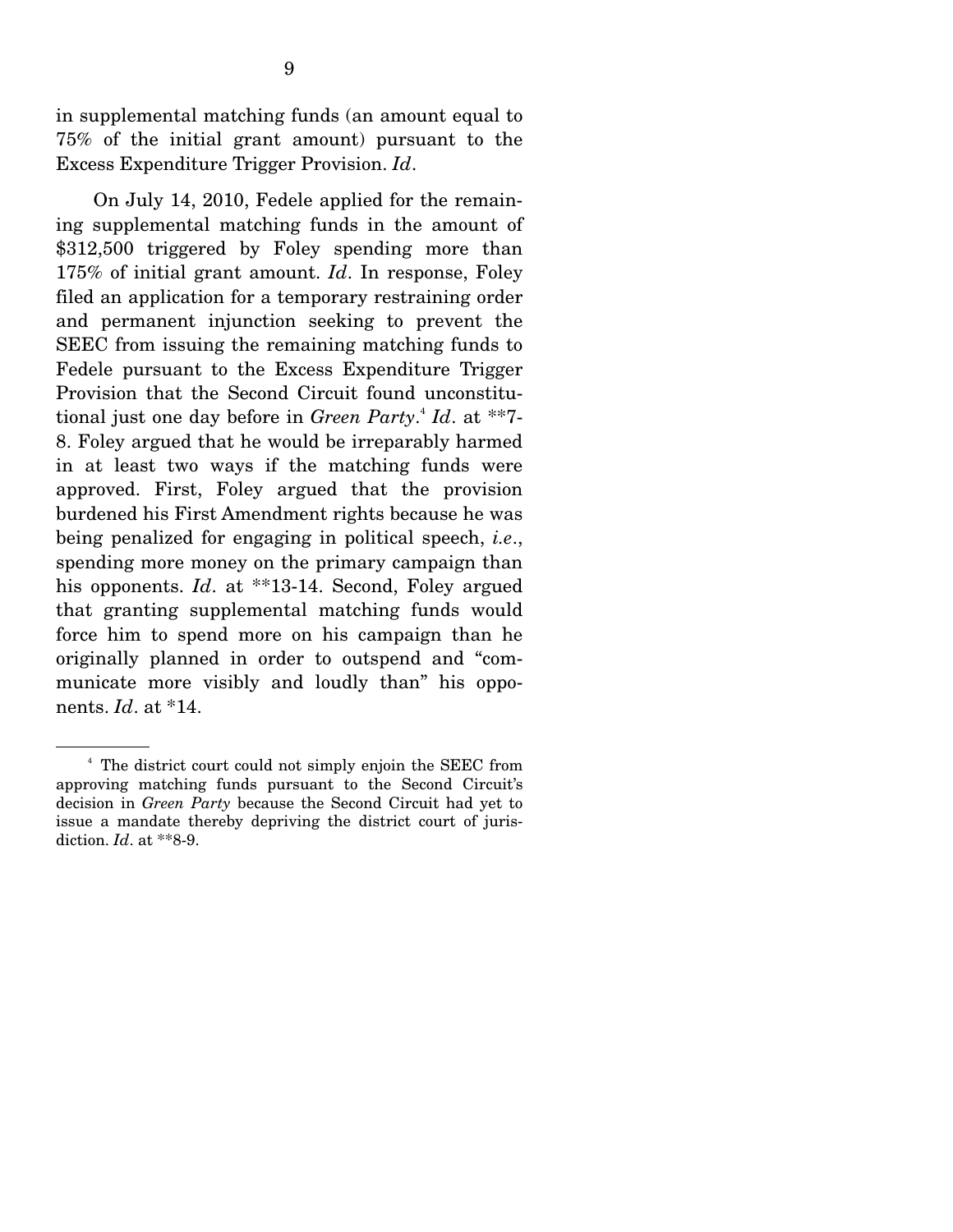Although it denied the temporary restraining order, the district court nonetheless found that Foley would be irreparably harmed by the Excess Expenditure Trigger Provision in the same way that the *Davis* plaintiffs were harmed because "the vigorous exercise of the right to use personal funds to finance campaign speech produces fundraising advantages for opponents in the competitive context of electoral politics." *Id*. at \*\*14-15 (citing *Davis*, 128 S. Ct. at 2772). The CEP's trigger provisions unconstitutionally burdened Foley's First Amendment right to "communicate more visibly and loudly than" his opponents by outspending them on the primary campaign. Foley ultimately won the August 10, 2010 primary, but a large, negative advertising campaign by Fedele – funded in large part by public funds received under the Excess Expenditure Trigger Provision – met their mark and shrunk Foley's wide-lead in the waning days of the primary campaign.

 The distribution of supplemental matching funds to participating candidates in this year's primary election worked the precise evil anticipated by the district court in *Green Party*. Those same evils may soon befall other candidates in the same way unless the Court grants the Petition, addresses the merits of the appeal and harmonizes the Circuits consistent with *Davis*.

--------------------------------- ♦ ---------------------------------